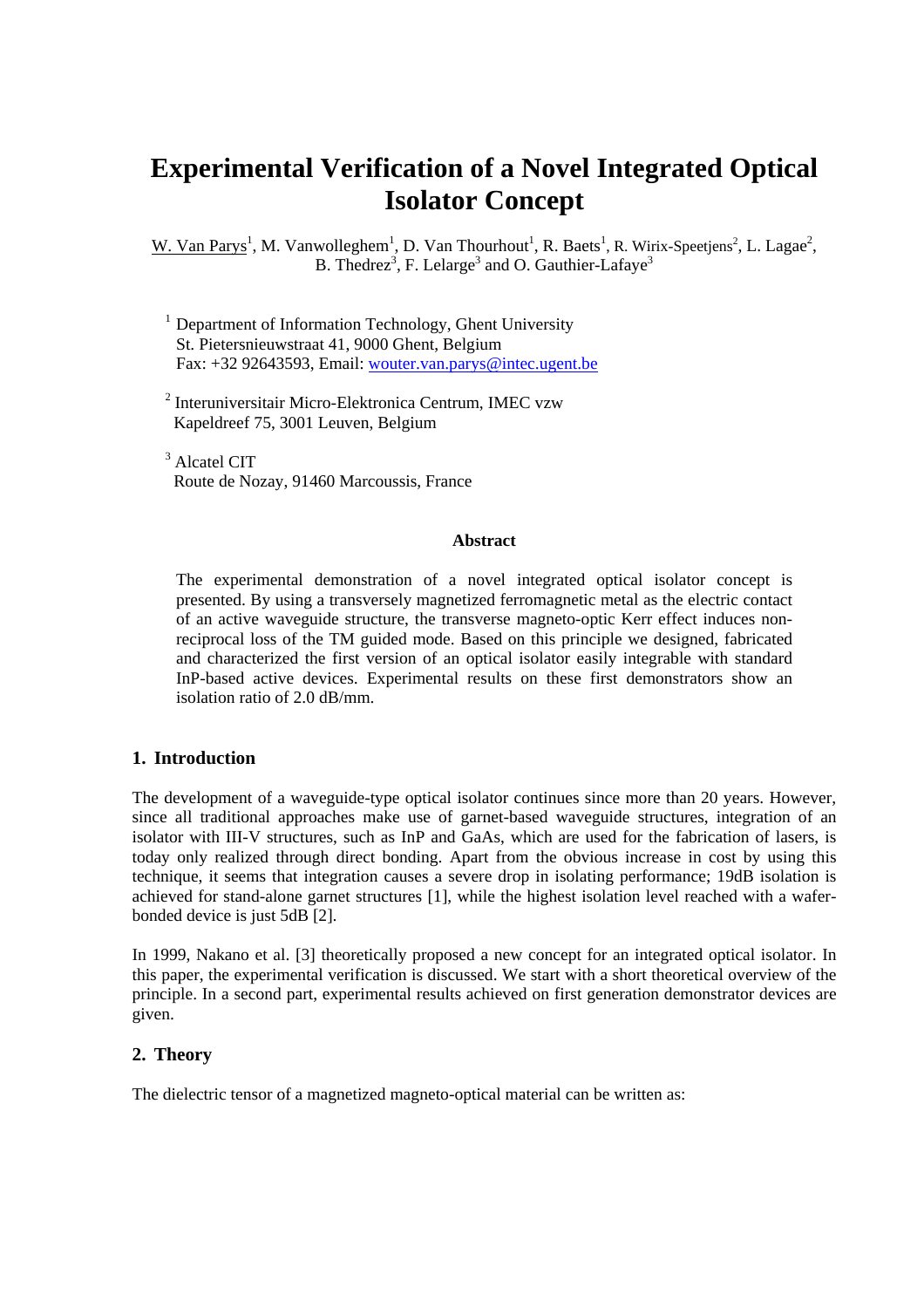$$
\hat{\varepsilon} = \hat{\varepsilon}_0 + \begin{bmatrix} 0 & 0 & -iN^2Q \\ 0 & 0 & 0 \\ iN^2Q & 0 & 0 \end{bmatrix}
$$
 (1)

where we assume that the magnetization is in the transverse y-direction. *N* is the complex refractive index of the medium, *Q* is the complex magneto-optical Voigt parameter, which is in a very good approximation proportional to the magnetization **M**.  $\hat{\varepsilon}_0$  is the (diagonal) dielectric tensor in the absence of the magnetic field.

If an optical waveguide is covered with a transversely magnetized magneto-optical layer sufficiently close to the core, the propagation constant of a TM-polarized guided mode is changed. The transverse magneto-optical Kerr effect is responsible for this phenomenon. Through perturbation theory, with the non-diagonal elements of  $\hat{\varepsilon}$  taken as perturbation, we find:

$$
\delta \beta = \frac{2\pi}{\lambda} (\delta n_{\text{eff}} + i \delta k_{\text{eff}}) = \frac{\int_{MO \text{ material}} \frac{Q}{N^2} \text{Re} \left( h_{0,y} \frac{dh_{0,y}}{dx} \right) dx}{\int_{\text{waveguide}} |h_{0,y}|^2 \text{Re} \left( \frac{1}{n(x)^2} \right) dx}
$$
(2)

where the z-axis is along the propagation direction,  $h_{0,y}$  is the transverse component of the magnetic field if no magnetization is present and  $n(x)$  is the complex refractive index of the waveguide structure. It is easy to see that that the effective index correction  $\delta\beta$  is independent of the travelling direction of the guided mode. After all, a forward-backward transformation corresponds to a sign change of the transverse magnetic field components, but in equation (2) the field components occur in pairs. As a consequence, the propagation constants of forward and backward travelling mode are no longer exact opposites:

$$
\beta_f = \beta + \delta\beta \text{ and } \beta_b = -\beta + \delta\beta \tag{3}
$$

with  $\beta$  the unperturbed propagation constant of the forward propagating guided mode. This implies that the modal absorption is different for both directions.

This principle can be used to realize an integrated optical isolator. By compensating the loss in the forward direction by using an active core region, a structure is created that is transparent in one and absorbing in the other propagation direction. Figure 1 illustrates the operation principle. It is clear that the magneto-optical material has to fulfill two functions; on one hand, it is the source of the nonreciprocal effect and on the other hand it must serve as a metal contact for the underlying active structure.



**Fig 1. device structure (a) and operation principle (b) of the novel integrable isolator**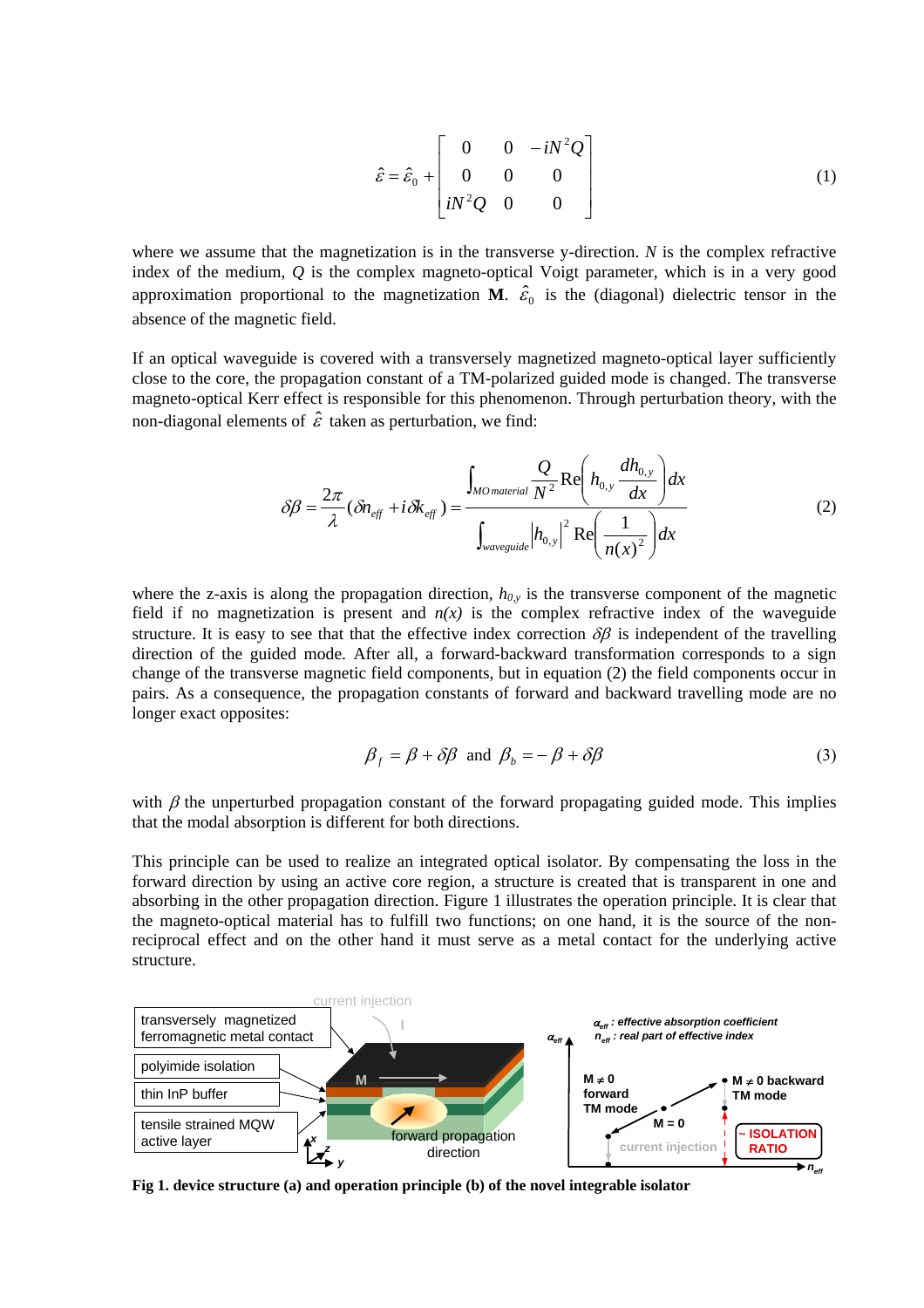The advantage of this concept over the traditional, garnet-based approach is obvious. The isolating structure has basically the same structure as the laser that the isolator is to be integrated with, so monolithic integration is easy and no degradation of the isolating performance is expected.

#### **3. Experimental verification**

For the practical realization of a device based on this concept, two key aspects needed thorough examination. The active region, responsible for the loss compensation of the TM guided mode, must provide high polarization selective material gain. For this, a tensile strained multi-quantum well active structure was designed and optimized in the InGaAsP/InP material system. The second basic aspect of the device is the study and optimization of the magneto-optical layer, with respect to its optical, magneto-optical, magnetic and electrical properties. At this moment only one magneto-optical metal alloy was considered, Co<sub>90</sub>Fe<sub>10</sub>. Optically and magneto-optically the complex refractive index N and complex Voigt parameter Q are experimentally measured at the operation wavelength of 1.3µm. Furthermore, as the device must work in the remanent magnetization regime, the magnetic anisotropy is studied, by measuring the magnetic hysteresis both for a magnetization direction perpendicular to and parallel with the stripes. On the electrical side, the influence of the semiconductor-metal contact on the I-V characteristic of the device needs to be as low as possible. We designed a contact structure with the CoFe alloy with a low contact resistivity of  $10^{-5} \Omega \text{cm}^2$ . The device structure is illustrated in figure (1a). An InGaAsP tensile strained multi-quantum well active region is covered with a thin InP buffer layer. On top there is the optimized semiconductor-metal contact structure with the magnetooptical metal alloy  $Co<sub>90</sub>Fe<sub>10</sub>$ .

The design of the structure basically comes down to finding the optimal thickness of the InP buffer between the active core and the magneto-optical layer. The closer the guiding region to the metal layer, the larger the TM modal overlap with the magneto-optical metal and the larger the nonreciprocal effect. At the same time however, the metal absorbs more light and more loss is to be compensated in the active region. The optimal thickness is in the order of 250nm.

A first experimental characterization of the non-reciprocal device is to measure the influence of the magneto-optical layer on the amplified spontaneous emission (ASE) in the active region. The ASEpower emitted at one facet is detected while looping the transverse magnetization of the CoFe film through its entire hysteresis cycle. Practically, this is done by looping the magnetic field of an external electromagnet between  $H_s$  and  $-H_s$ , the fields needed to saturate the magneto-optical film in either transverse direction. From equation (2) it is clear that the light absorption is proportional to the magnetization. Therefore, we expect that a plot of the detected TM-polarized ASE-power versus the applied magnetic field reflects the magnetic hysteresis of the  $Co<sub>90</sub>Fe<sub>10</sub>$  layer. At the same time the TE response should be flat. The experimental result presented in figure 2 is clearly consistent with these theoretical predictions.



**Fig 2. First qualitative verification of the isolator concept by polarization selective ASE-power detection**